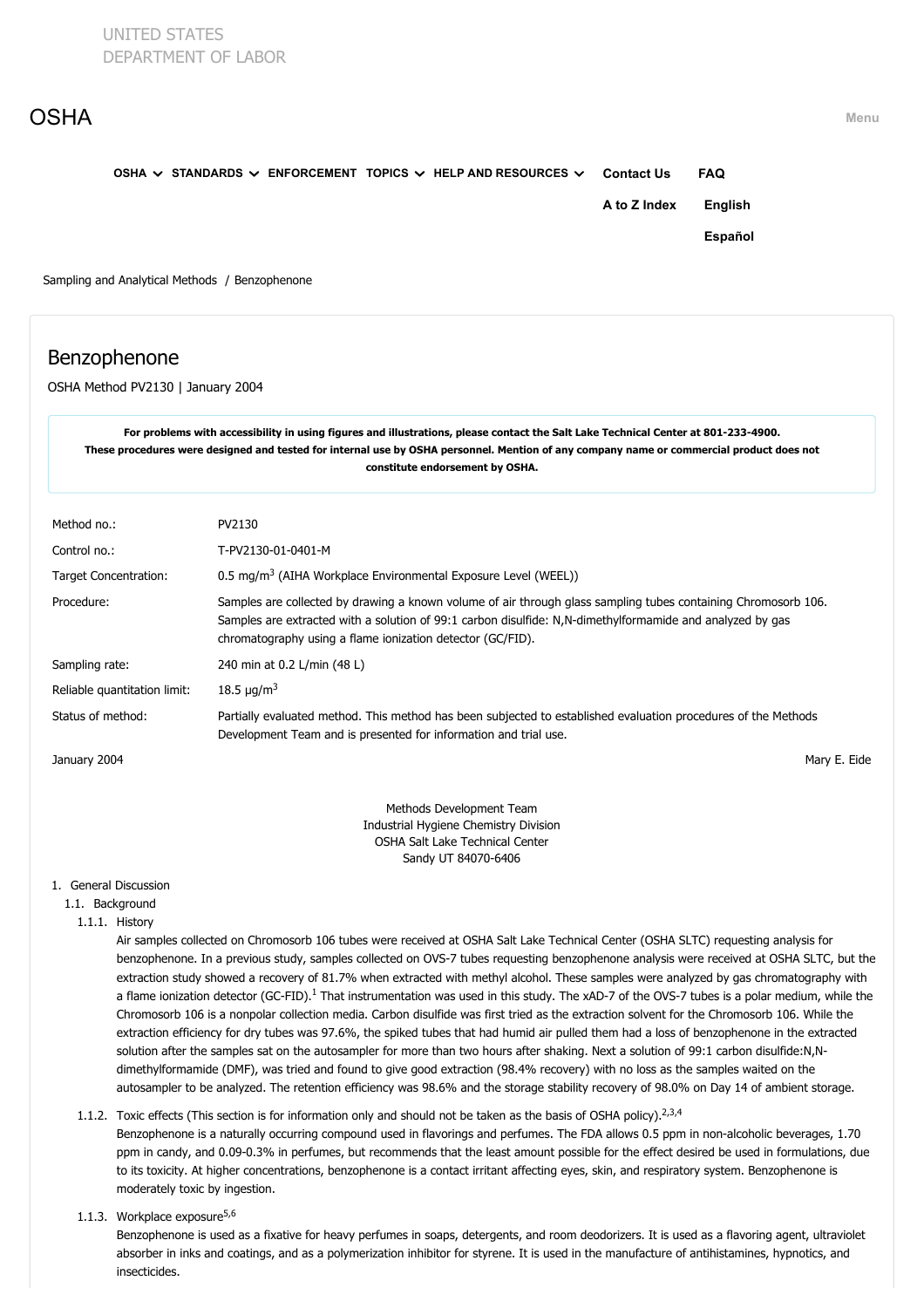#### 1.1.4. Physical properties and other descriptive information $^7$  $^7$

| synonyms:         | benzoylbenzene        | diphenylmethanone diphenyl | Ketone                           | a-oxodiphenyl<br>methane | phenyl<br>ketone |
|-------------------|-----------------------|----------------------------|----------------------------------|--------------------------|------------------|
| CAS<br>number:    | 119-61-9              | molecular weight:          | 182.22                           |                          |                  |
| melting<br>point: | 48.5 °C               | boiling point:             | 305 °C                           |                          |                  |
| appearance:       | white solid           | molecular formula:         | $C_{13}H_{10}O$                  |                          |                  |
| odor:             | rose or geranium-like | flash point:               | 144°C (291<br>$^{\circ}$ F) (cc) |                          |                  |
|                   |                       |                            |                                  |                          |                  |

solubility: insoluble in water, soluble in organics such as alcohol, ether, chloroform

IMIS<sup>[8](#page-6-0)</sup>: B505

Structural Formula:



This method was evaluated according to the OSHA SLTC "Evaluation Guidelines for Air Sampling Methods Utilizing Chromatographic Analysis". The [9](#page-6-0) Guidelines define analytical parameters; specify required laboratory tests, statistical calculations and acceptance criteria. The analyte air concentrations throughout this method are based on the recommended sampling and analytical parameters.

#### 1.2. Detection limit of the overall procedure (DLOP) and reliable quantitation limit (RQL)

The DLOP is measured as mass per sample and expressed as equivalent air concentration, based on the recommended sampling parameters. Ten samplers were spiked with equally descending increments of analyte, such that the highest sampler loading was 12.6 µ of benzophenone. This is the amount spiked on a sampler that would produce a peak at least 10 times the response for a sample blank. These spiked samplers were analyzed with the recommended analytical parameters, and the data obtained used to calculate the required parameters (standard error of estimate and slope) for the calculation of the DLOP. The slope was 1528 and the SEE was 136. The RQL is considered the lower limit for precise quantitative measurements. It is determined from the regression line parameters obtained for the calculation of the DLOP, providing 75% to 125% of the analyte is recovered. The DLOP and RQL were 0.27  $\mu$ g (5.63  $\mu$ g/m $^3$ ) and 0.89  $\mu$ g (18.5  $\mu$ g/m $^3$ ) respectively. The recovery at the RQL was 95.7%.

Table 1.2

| Detection Limit of the Overall Procedure for<br>Benzophenone |                    |  |  |  |
|--------------------------------------------------------------|--------------------|--|--|--|
| mass per sample (µg)                                         | area counts (µV-s) |  |  |  |
| 0.00                                                         | 0                  |  |  |  |
| 1.26                                                         | 2148               |  |  |  |
| 2.52                                                         | 3654               |  |  |  |
| 3.78                                                         | 5789               |  |  |  |
| 5.04                                                         | 7664               |  |  |  |
| 6.30                                                         | 6910               |  |  |  |
| 7.56                                                         | 11506              |  |  |  |
| 8.82                                                         | 13680              |  |  |  |
| 10.1                                                         | 15348              |  |  |  |
| 11.3                                                         | 17168              |  |  |  |
| 12.6                                                         | 19379              |  |  |  |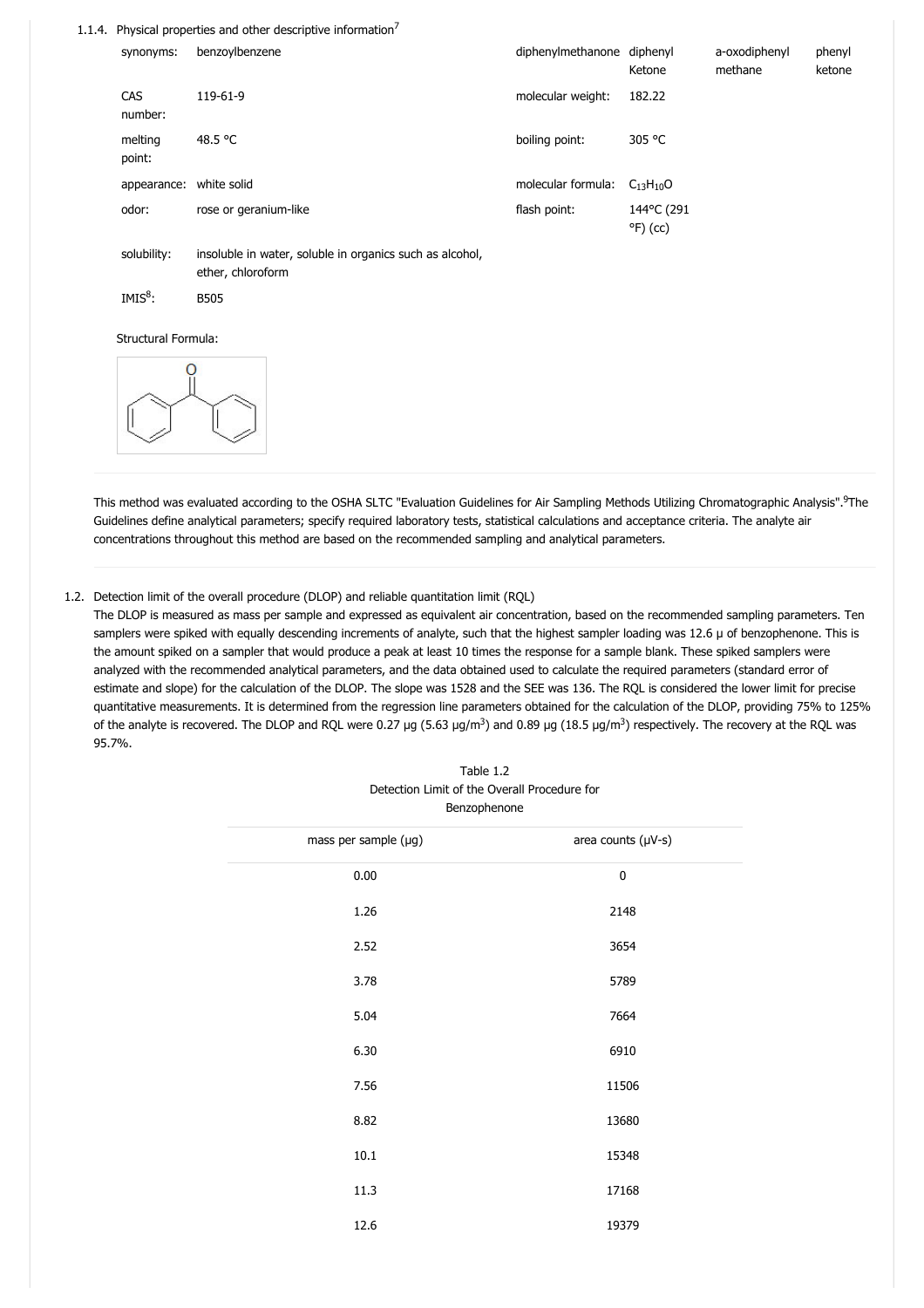

## 2. Sampling Procedures

All safety practices that apply to the work area being sampled should be followed. The sampling equipment should be attached to the worker in such a manner that it will not interfere with work performance or safety.

### 2.1. Apparatus

Samples are collected using a personal sampling pump calibrated, with the sampling device attached, to within ±5% of the recommended flow rate.

Samples are collected with 7-cm x 4-mm i.d. x 7-mm o.d. glass sampling tubes packed with two sections (100/50 mg) of Chromosorb 106. The sections are held in place and separated with a glass wool plug and two urethane foam plugs. For this evaluation, commercially prepared sampling tubes were purchased from SKC, Inc. (catalog no. 226-110 lot 2573).

#### 2.2. Reagents

None required.

#### 2.3. Technique

Immediately before sampling, break off the ends of the flame-sealed tube to provide an opening approximately half the internal diameter of the tube. Wear eye protection when breaking ends. Use tube holders to minimize the hazard of broken glass. All tubes should be from the same lot.

The smaller section of the adsorbent tube is used as a back-up and is positioned nearest the sampling pump. Attach the tube holder to the sampling pump so that the adsorbent tube is in an approximately vertical position with the inlet facing down during sampling. Position the sampling pump, tube holder and tubing so they do not impede work performance or safety.

Draw the air to be sampled directly into the inlet of the tube holder. The air being sampled is not to be passed through any hose or tubing before entering the sampling tube.

After sampling for the appropriate time, remove the adsorbent tube and seal it with plastic end caps. Seal each sample end-to-end with an OSHA-21 form as soon as possible.

Submit at least one blank sample with each set of samples. Handle the blank sampler in the same manner as the other samples except draw no air through it.

Record sample air volumes (liters), sampling time (minutes) and sampling rate (L/min) for each sample, along with any potential interferences on the OSHA-91A form.

Submit the samples to the laboratory for analysis as soon as possible after sampling. If delay is unavoidable, store the samples at refrigerator temperature. Ship any bulk samples separate from the air samples.

### 2.4. Extraction efficiency

The extraction efficiency was determined by spiking front sections of Chromosorb 106 tubes with benzophenone at 0.1 to 2 times the target concentration. These samples were stored overnight at ambient temperature and then extracted with 1 mL of extracting solvent for 30 minutes on a shaker, and analyzed by GC-FID. The mean extraction efficiency over the studied range was 98.4%. The wet extraction efficiency was determined at 1 times the target concentration by liquid spiking the analyte onto Chromsorb 106 tubes which had 48-L humid air (absolute humidity of 15.9 mg/L of water, about 80% relative humidity at 22.2 °C) drawn through them immediately before spiking. The mean recovery for the wet samples was 98.5%.



| Table 2.4                                 |
|-------------------------------------------|
| Extraction Efficiency (%) of Benzophenone |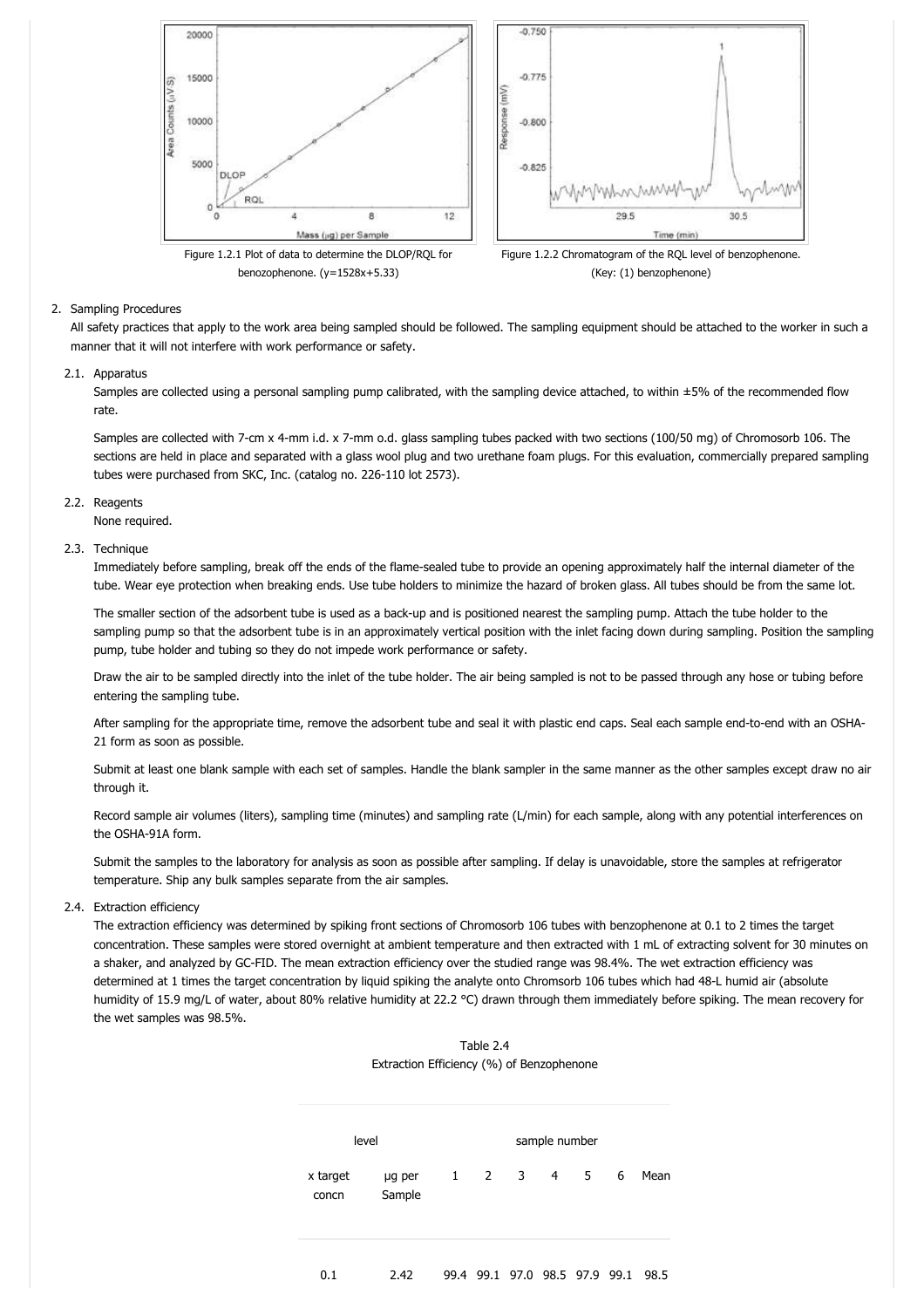| 0.5       | 12.1 |  |  | 99.8 99.5 97.7 98.7 97.6 98.4 98.6 |  |
|-----------|------|--|--|------------------------------------|--|
| 1.0       | 24.2 |  |  | 98.6 97.6 98.5 97.9 98.8 98.5 98.3 |  |
| 1.5       | 36.3 |  |  | 98.2 98.0 97.5 99.0 97.2 98.8 98.1 |  |
| 2.0       | 48.4 |  |  | 98.9 98.5 98.7 98.5 98.9 98.6 98.7 |  |
| 1.0 (wet) | 24.2 |  |  | 97.9 98.9 98.1 99.0 97.9 98.9 98.5 |  |

## 2.5. Retention efficiency

Six Chromosorb 106 tubes were spiked with 48.4  $\mu$  (1.01 mg/m<sup>3</sup>) of benzophenone and allowed to equilibrate for 6 h. The tubes had 48-L humid air (absolute humidity of 15.9 mg/L of water, about 80% relative humidity at 22.2 °C) pulled through them at 0.2 L/min. The samples were extracted and analyzed. The mean recovery was 98.6%. There was no analyte found on the backup section of any of the tubes.

Table 2.5 Extraction Efficiency (%) of Benzophenone

| sample number |              |      |      |      |      |      |      |  |
|---------------|--------------|------|------|------|------|------|------|--|
| section       | $\mathbf{1}$ | 2    | 3    | 4    | 5    | 6    | mean |  |
| front         | 98.7         | 97.6 | 99.0 | 99.2 | 98.8 | 98.4 | 98.6 |  |
| rear          | 0.0          | 0.0  | 0.0  | 0.0  | 0.0  | 0.0  | 0.0  |  |
| total         | 98.7         | 97.6 | 99.0 | 99.2 | 98.8 | 98.4 | 98.6 |  |

### 2.6. Sample storage

Fifteen Chromosorb 106 tubes were each spiked with 24.2 µg (0.50 mg/m<sup>3</sup>) of benzophenone. They were allowed to equilibrate for 6 h, then 48 L of air, with an absolute humidity of 15.7 milligrams of water per liter of air (about 80% relative humidity at 22.2 °), was drawn through them. Three samples were analyzed immediately. Six of the remaining samples were sealed and stored at room temperature. The other six samples were sealed and stored in the refrigerator. Three samples from each storage condition were removed after 7 days and analyzed. The remaining three samples of each storage condition were analyzed after 14 days of storage. The amounts recovered indicate good storage stability for the time period studied.

# Table 2.6 Storage Test for Benzophenone

| time<br>(days) |      | ambient storage<br>recovery (%) |      |      | refrigerated storage<br>recovery (%) |      |
|----------------|------|---------------------------------|------|------|--------------------------------------|------|
| 0              | 97.9 | 98.1                            | 99.0 |      |                                      |      |
| 7              | 98.4 | 98.1                            | 98.8 | 99.2 | 98.0                                 | 98.9 |
| 14             | 97.5 | 98.3                            | 98.2 | 97.7 | 98.6                                 | 98.3 |

#### 2.7. Recommended air volume and sampling rate

Based on the data collected in this evaluation, 48-L air samples should be collected at a sampling rate of 0.2 L/min for 240 minutes.

## 2.8. Inferences (sampling)

There is no known compound which will severely interfere with the collection of benzophenone. Suspected interferences should be reported to the laboratory with submitted samples.

#### 3. Analytical Procedure

Adhere to the rules set down in your Chemical Hygiene Plan. Avoid skin contact and inhalation of all chemicals and review all appropriate MSDSs.

## 3.1. Apparatus

- 3.1.1. A gas chromatograph equipped with an FID. For this evaluation, an Agilent 6890 Gas Chromatograph equipped with a 7683 Injector was used.
- 3.1.2. A GC column capable of separating benzophenone from the extraction solvent, internal standard and any potential interferences. A 60-m x 0.32-mm i.d. capillary DB-1 with a 1.0-µm df (J&W Scientific, Folsom, CA) was used in the evaluation.
- 3.1.3. An electronic integrator or some other suitable means of measuring peak areas. A Waters Millennium<sup>3</sup>2 Data System was used in this evaluation.
- 3.1.4. Glass vials with poly(tetrafluoroethylene)-lined caps. For this evaluation 2-mL vials were used.
- 3.1.5. A dispenser capable of delivering 1.0 mL of extracting solvent to prepare standards and samples. If a dispenser is not available, a 1.0-mL volumetric pipet may be used.
- 3.1.6. Volumetric flasks 10-mL and other convenient sizes for preparing standards
- 3.1.7. Calibrated 10-µL syringe for preparing standards.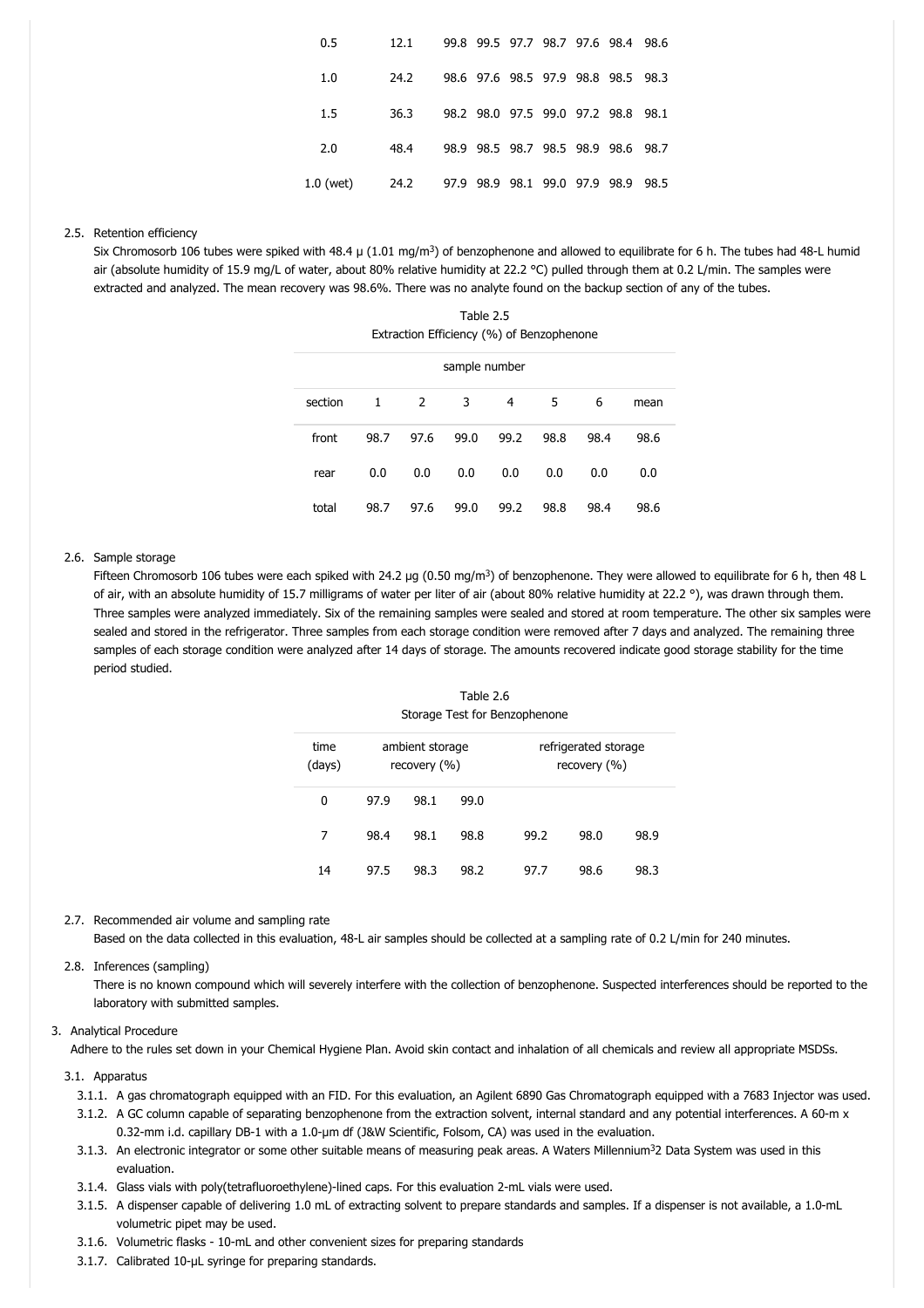3.1.8. Shaker or rotator to agitate samples during extraction. An Eberbach shaker was used in this evaluation.

## 3.2. Reagents

- 3.2.1. Benzophenone, Reagent grade. Aldrich 99% (lot 09710TA) was used in this evaluation.
- 3.2.2. Carbon disulfide, Reagent grade. Omni-Solv®99.99% (lot 43279343) was used for this evaluation.
- 3.2.3. p-Cymene, Reagent grade. Aldrich 99% (lot 11703TR) was used in this evaluation.
- 3.2.4. N,N-Dimethylformamide, anhydrous. Aldrich 99.8% (lot 04643LA) was used in this evaluation.
- 3.2.5. The extraction solvent was a solution of 99:1 carbon disulfide:DMF with 0.25 µ/mL p-cymene internal standard.
- 3.2.6. GC grade nitrogen, air, and hydrogen.

## 3.3. Standard preparation

Prepare working analytical standards by weighing microgram amounts of benzophenone into volumetric flasks and diluting up to the mark with the extraction solvent. Weigh out at least two stock standards. Make dilutions of these stock standards with the extraction solvent to bracket the samples. If sample concentrations are higher than the concentration range of prepared standards, either analyze higher standards, or dilute the sample. The higher standards should be at least as high in concentration as the highest sample. Diluted samples should be prepared with extracting solvent to obtain a concentration within the existing standard range. The concentration range of standards used in this study was from 1 to 48.4 µg/mL.

# 3.4. Sample preparation

- 3.4.1. Remove the plastic end caps from the sample tubes and carefully transfer each adsorbent section to separate 2-mL vials. Discard the glass tube, urethane foam plug and glass wool plug.
- 3.4.2. Add 1.0 mL of extraction solvent to each vial using the same dispenser as used for preparation of standards.
- 3.4.3. Immediately seal the vials with poly(tetrafluoroethylene)-lined caps.
- 3.4.4. Shake the vials on a shaker for 30 minutes.

## 3.5. Analysis

3.5.1. Gas chromatograph conditions.

## GC conditions

| temperatures:    |                                                                                  |
|------------------|----------------------------------------------------------------------------------|
| column:          | 50 $\degree$ C, hold 1 min, ramp at 10 $\degree$ /min to 170 $\degree$ ,<br>hold |
|                  | $21$ min                                                                         |
| injector:        | $250^\circ$                                                                      |
| detector:        | $250^\circ$                                                                      |
| run time:        | 34 min                                                                           |
| column gas flow: | 3.2 mL/min (hydrogen)                                                            |
| septum purge:    | 1.9 mL/min (hydrogen)                                                            |
| injection size:  | $1.0 \mu (10:1$ split)                                                           |
| column:          | 60-m x 0.32-mm i.d. capillary DB-1(1.0-µm df)                                    |
| retention times: | 4.0 min (carbon disulfide); 7.0 min (DMF);<br>11.8 min                           |
|                  | (p-cymene); 31.0 min (benzophenone)                                              |

#### FID conditions

| hydrogen flow: | 30 mL/min  |
|----------------|------------|
| air flow:      | 400 mL/min |
| makeup flow:   | 25 mL/min  |
| (nitrogen)     |            |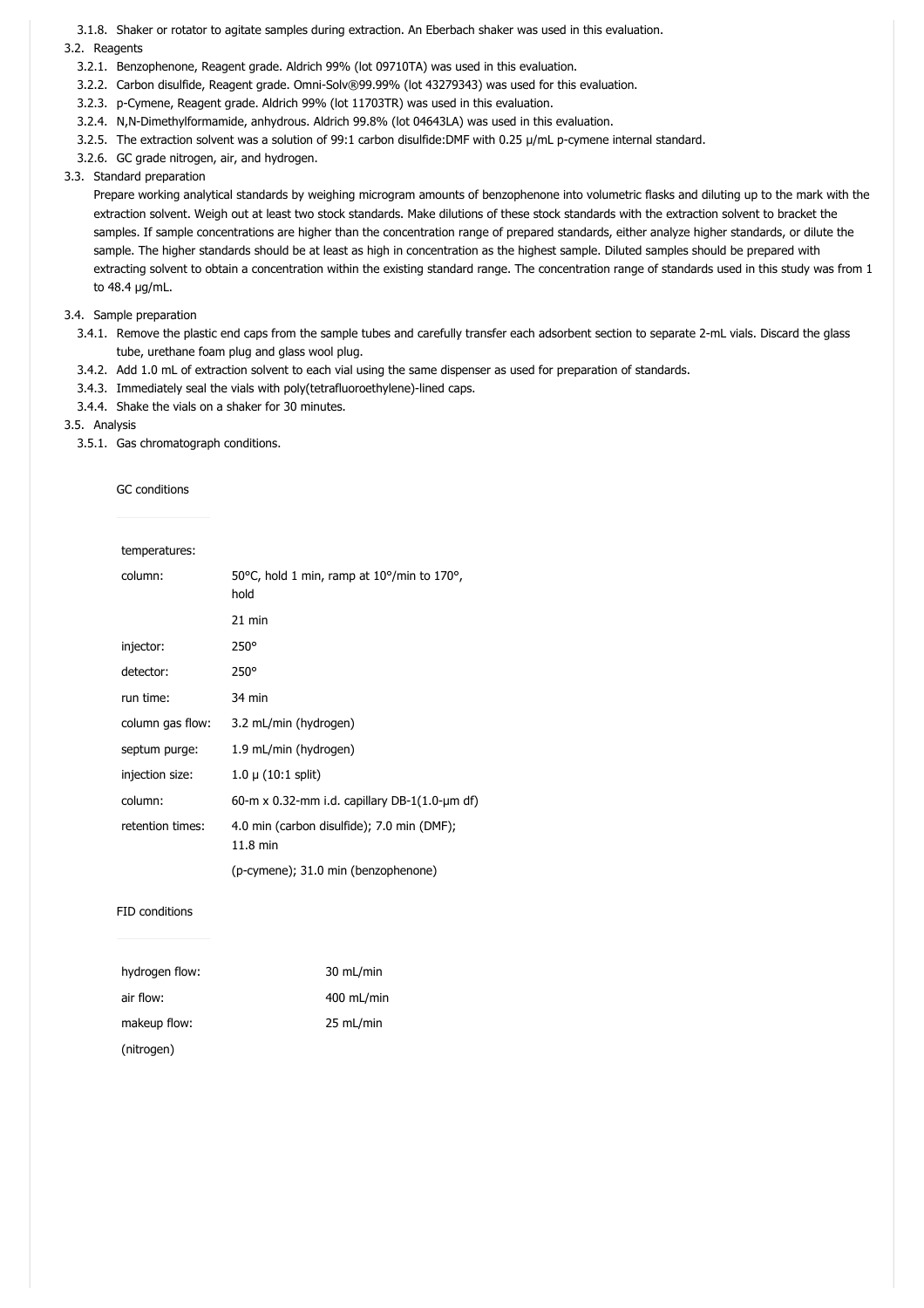

Figure 3.5.1 A chromatogram of 48.8 µ/mL benzophenone in 99:1 carbon disulfide: DMF with 0.25 µg/mLp-cymene internal standard. Key: (1) carbon disulfide; (2) benzene contaminant in the carbon disulfide; (3) DMF; (4)pcymene; (5) contaminant in solvent; (6) benzophenone

- 3.5.2. Peak areas are measured by an integrator or other suitable means.
- 3.5.3. An internal standard (ISTD) calibration method is used. A calibration curve can be constructed by plotting ISTD-corrected response of standard injections versus micrograms of analyte per sample. Bracket the samples with freshly prepared analytical standards over a range of concentrations.



Figure 3.5.3 Calibration curve of benzophenone (y=894x + 113)

## 3.6. Interferences (analytical)

Any compound that produces a GC response and has a similar retention time as the analyte is a potential interference. If any potential interference were reported, they should be considered before samples are extracted. Generally, chromatographic conditions can be altered to separate interference from the analyte.

When necessary, the identity or purity of an analyte peak may be confirmed by mass spectrometry or by another analytical procedure. The mass spectrum in Figure 3.6 was from the NIST spectral library.



Figure 3.6 The mass spectrum of benzopehone

#### 3.7. Calculations

The amount of analyte per sampler is obtained from the appropriate calibration curve in terms of micrograms per sample, uncorrected for extraction efficiency. This total amount is then corrected by subtracting the total amount (if any) found on the blank. The air concentration is calculated using the following formula.